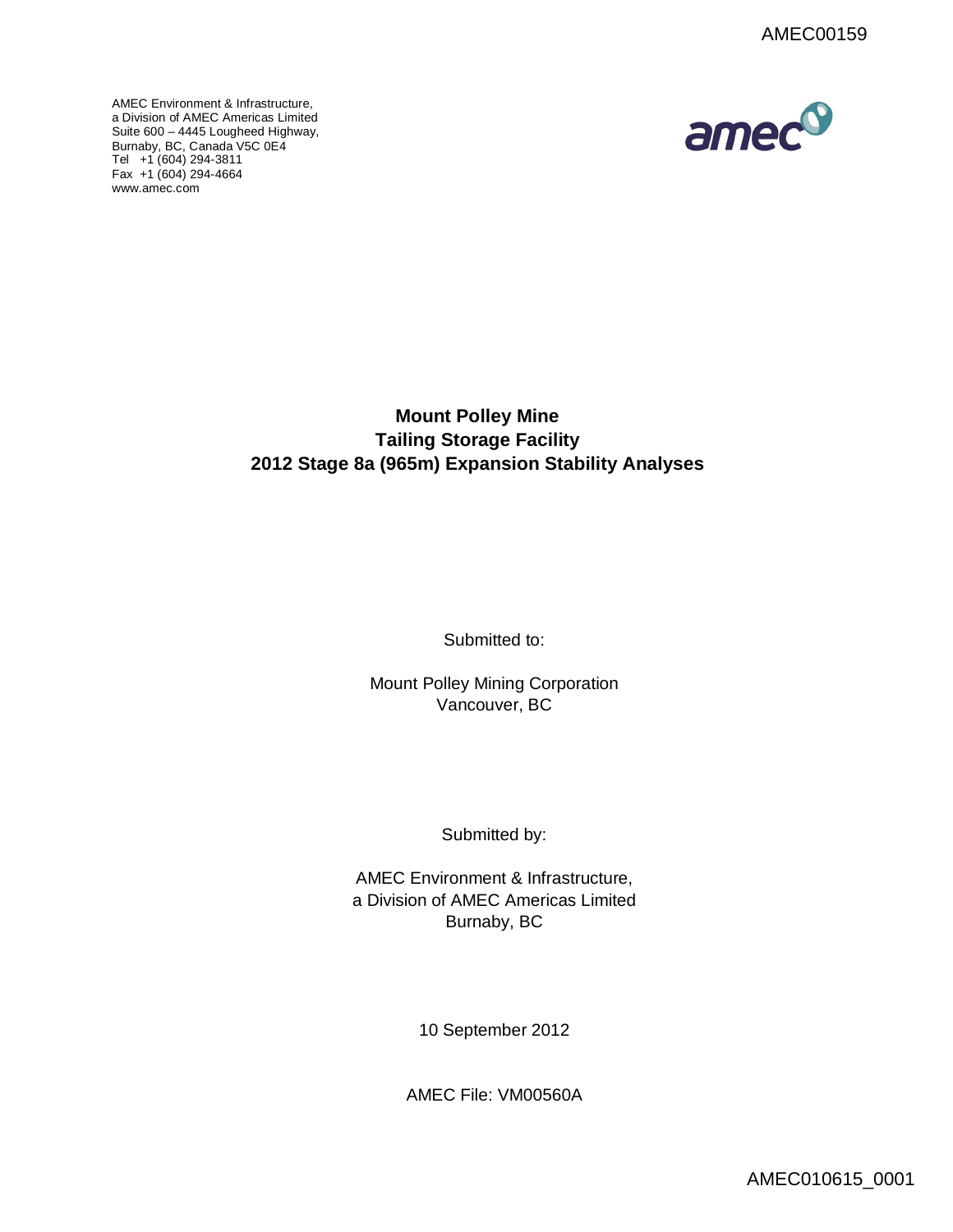

## **TABLE OF CONTENTS**

## **Page**

# **LIST OF FIGURES**

| Figure 1.1     |                                                                              |  |
|----------------|------------------------------------------------------------------------------|--|
| Figure 2.1     |                                                                              |  |
| Figure 2.2:    |                                                                              |  |
| Figure 2.3:    |                                                                              |  |
| Figure 2.4:    | Sensitivity Analysis of Glaciolacustrine friction angle (24 through 33) Main |  |
| Figure $2.5$ : |                                                                              |  |

## **LIST OF TABLES**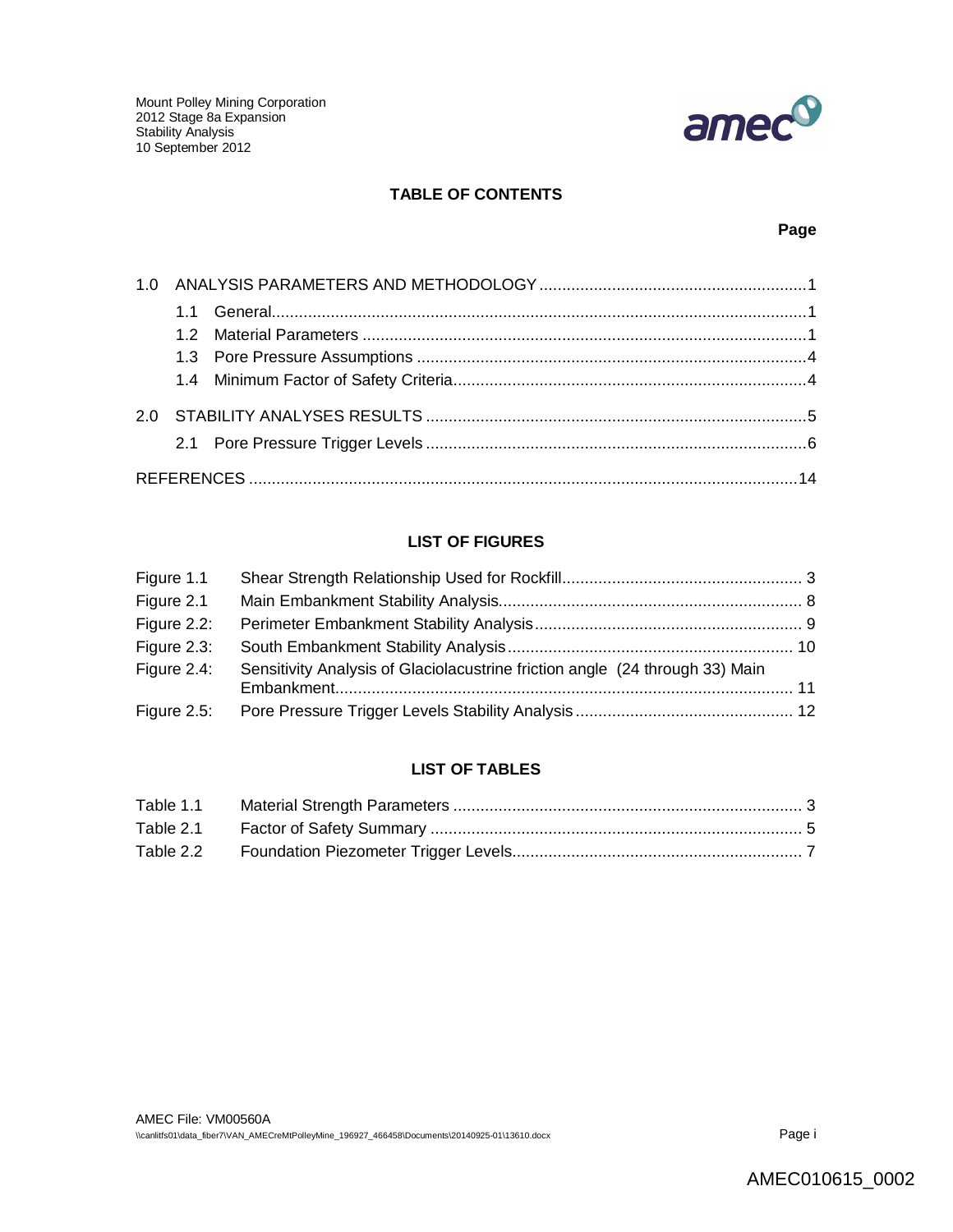

### **1.0 ANALYSIS PARAMETERS AND METHODOLOGY**

### **1.1 General**

Two-dimensional limit equilibrium stability analyses were carried for representative sections of the proposed 2012 configuration of the Mt. Polley tailings dam, raised to the 2012 target crest elevation of 965 m. This represents a crest elevation 5 m higher than the 2011 dam configuration.

The analyses were conducted using the computer code SLOPE/W (GeoStudio, 2012), incorporating the Morgenstern-Price method of slices solution. There are seven main materials incorporated into the analyzed sections, Zone S (compacted till fill), Zone C (rockfill), tailings, foundation tills (ablation, basal), glaciolacustrine and glaciofluvial sediments, and bedrock. The material properties used for the analyses are based on previously established parameters assumed by KP (2007) with minor modifications deemed appropriate by AMEC in more recent analyses. The parameters used in the stability analyses presented herein are summarized in Table 1.1.

The stability of the three dam sections selected as representative is dependent on the shear strength of the downstream rockfill shell and foundation materials. The compacted till core is supported by the downstream rockfill shell and does not significantly contribute to the stability of the embankment from a slope stability perspective. The centerline raise geometry of the dam is such that stability is not significantly affected by the shear strength of the upstream impounded tailings.

### **1.2 Material Parameters**

In the fall of 2011, AMEC conducted a field investigation, involving sonic drilling, with the objectives of:

- Replacement of inoperative instrumentation;
- Expansion of the instrumentation network; and
- Acquisition of additional geotechnical information around the base of the embankment, with specific focus on the extent and geotechnical characteristics of glaciolacustrine and glaciofluvial sediments within the glacial till units that predominate within the dam foundations.

The following is the summary of the foundation soil stratigraphy below the representative stability analysis sections as presented in the AMEC Site Investigation Report (AMEC, 2012-1):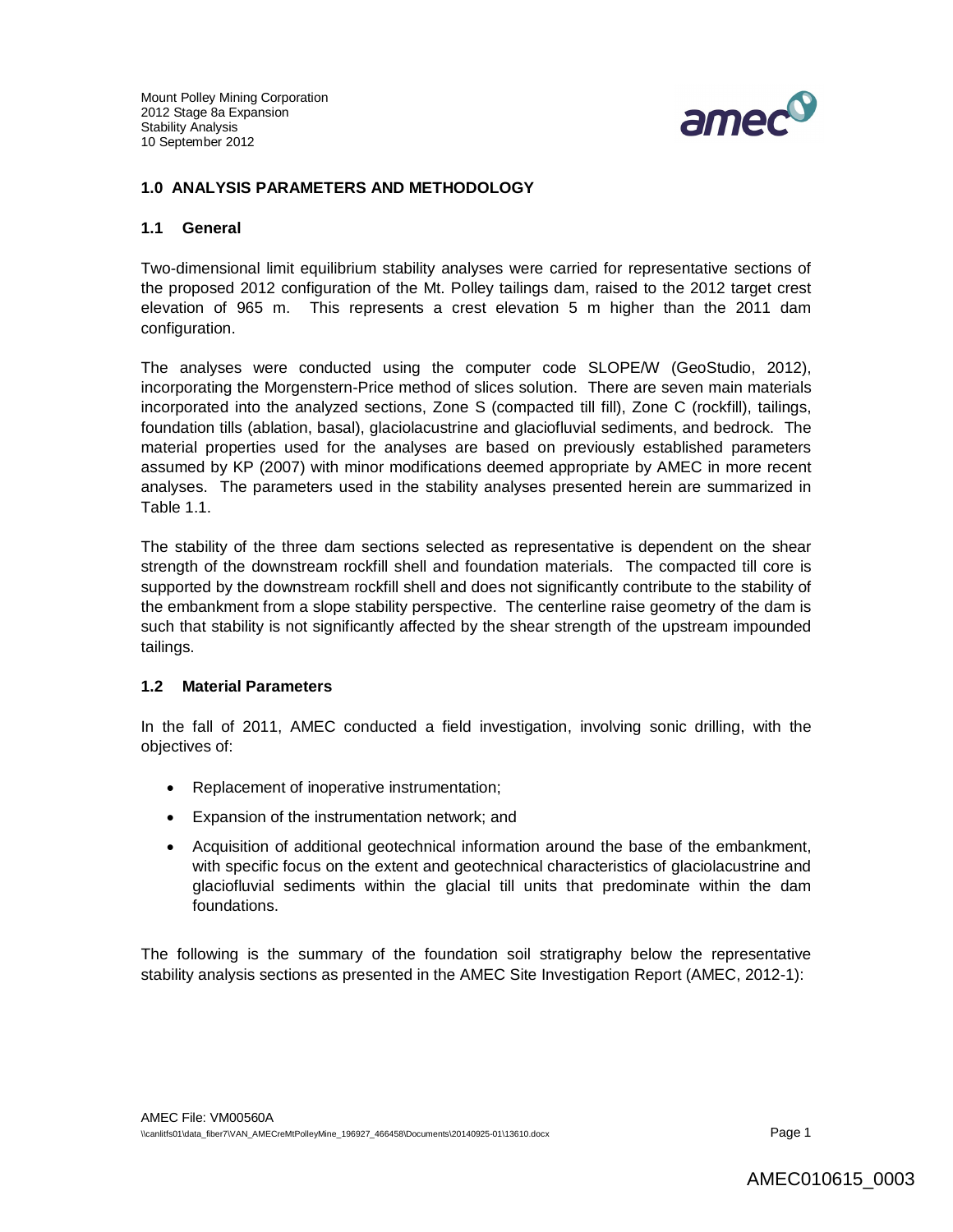

### Main embankment section

Glaciolacustrine and glaciofluvial soils exist between an upper and lower till unit, with thicknesses ranging from approximately 5 m to 33 m.

#### Perimeter embankment section

Glaciolacustrine and glaciofluvial units exist within the glacial till units. At Stn.4+000 the thicknesses are approximately 3 m to 4 m, while at Stn.3+300 the thickness of the unit is approximately 4 m. Glacial till was the only soil unit encountered in the drill hole at Stn.4+500.

#### South embankment section

Only a thin unit of glaciolacustrine soil, in the order of 0.6 m, was encountered within foundation soils near Stn.1+100.

The glaciolacustrine/glaciofluvial unit generally was found to be varved with predominantly silt and clayey silt of low plasticity, interbedded with more granular glaciofluvial deposits. Evidence of pre-shearing within the glaciolacustrine unit, checked for by peeling the sonic borehole cores apart along varves for close visual examination, specifically looking for slickensided surfaces, was not encountered. Thus for this unit, a shear strength of  $c' = 0$ , and  $\phi' = 28^\circ$  is judged reasonable, although sensitivity analyses were carried out within the range given in Table 1.1.

The foundation till unit comprises silty sand and gravel with occasional interbedded sand seams at depth. This unit is of higher shear strength than the glaciolacustrine/glaciofluvial unit.

The rockfill shear strength is taken as stress-level dependent as per Leps (1970), as illustrated in Figure 1.1. It is anticipated that the rockfill used for construction of the 2012 expansion will be comparable to that used for the past dam raises. As such, the trend for average quality rockfill was used because the rockfill:

- Is strong and durable with high compressive strength;
- Is well-graded, and comprised of highly angular rock; and
- Is placed with moderate compactive effort.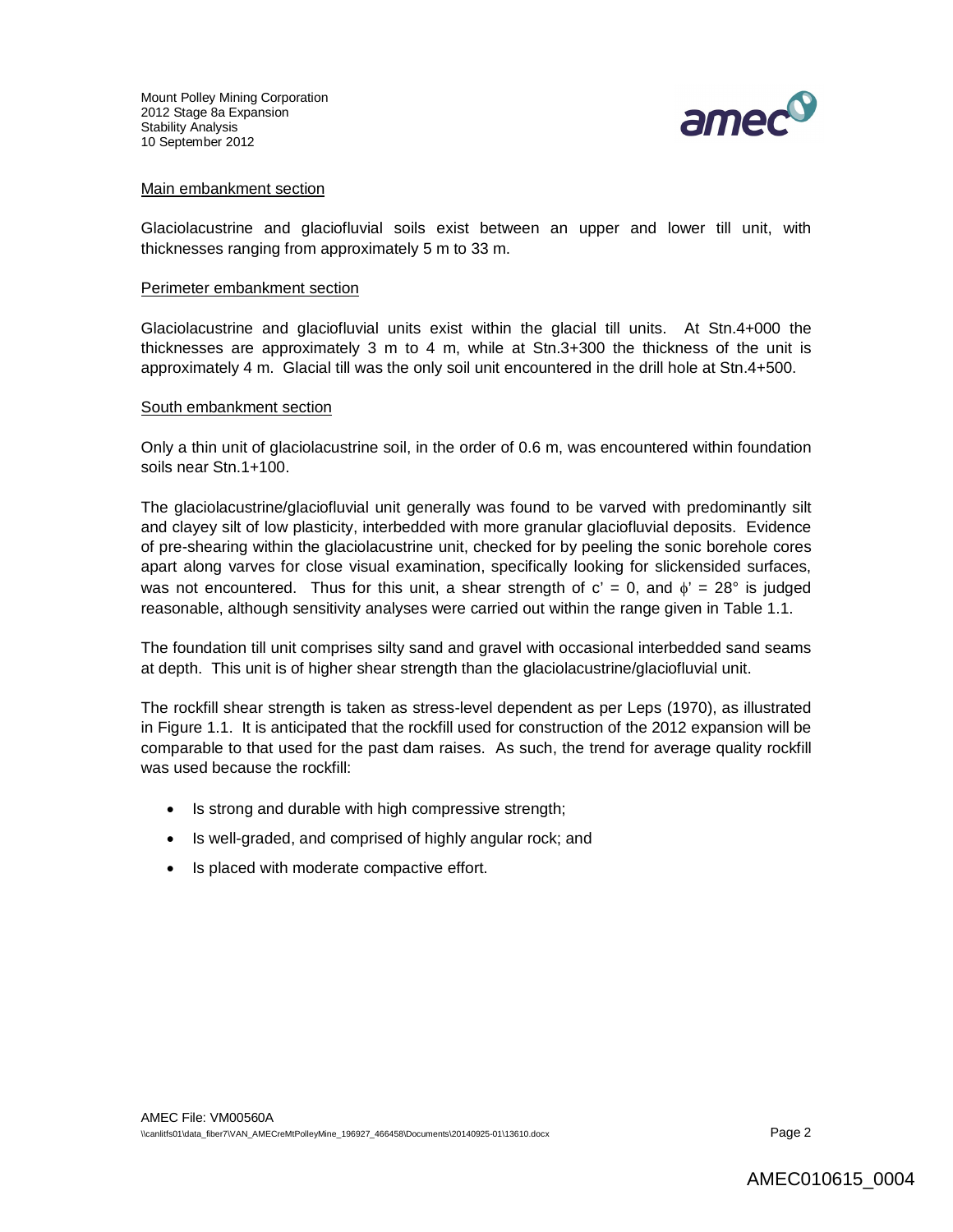





During the 2011 construction season, AMEC observed, on the basis of field density test results, the bulk unit weight of the till averages about 20.5  $kN/m<sup>3</sup>$ , so this is now adopted for the purposes of stability analyses.

The material strength parameters used in the stability analyses are as summarized in Table 1.1.

| <b>Material</b>                | Yь<br>(Bulk Unit Weight)<br>(kN/m <sup>3</sup> ) | (Friction Angle)<br>(degrees)                                                             | $\mathbf{c}^{\prime}$<br>(Cohesion)<br>(kPa) |
|--------------------------------|--------------------------------------------------|-------------------------------------------------------------------------------------------|----------------------------------------------|
| Rockfill (Zone C)              | 22                                               | Defined by Lep's (1970) shear<br>normal function for average quality<br>rockfill (Note 1) | 0                                            |
| Compacted Till Fill (Zone S)   | 20.5                                             | 35                                                                                        | 0                                            |
| Glaciolacustrine/Glaciofluvial | 20                                               | 28<br>Sensitivity analysis (24 through 33)                                                | 0                                            |
| Basal Till                     | 21                                               | 33                                                                                        | 0                                            |
| Tailings                       | 18                                               | 30 (drained)<br>$S_{\nu}/\sigma_{\nu} = 0.1$ (undrained)                                  | 0                                            |

*Note 1: The shear normal function used for the rockfill accounts for the stress-level dependency of the normalized shear strength as expressed by the effective friction angle (') – see Figure 1.1.*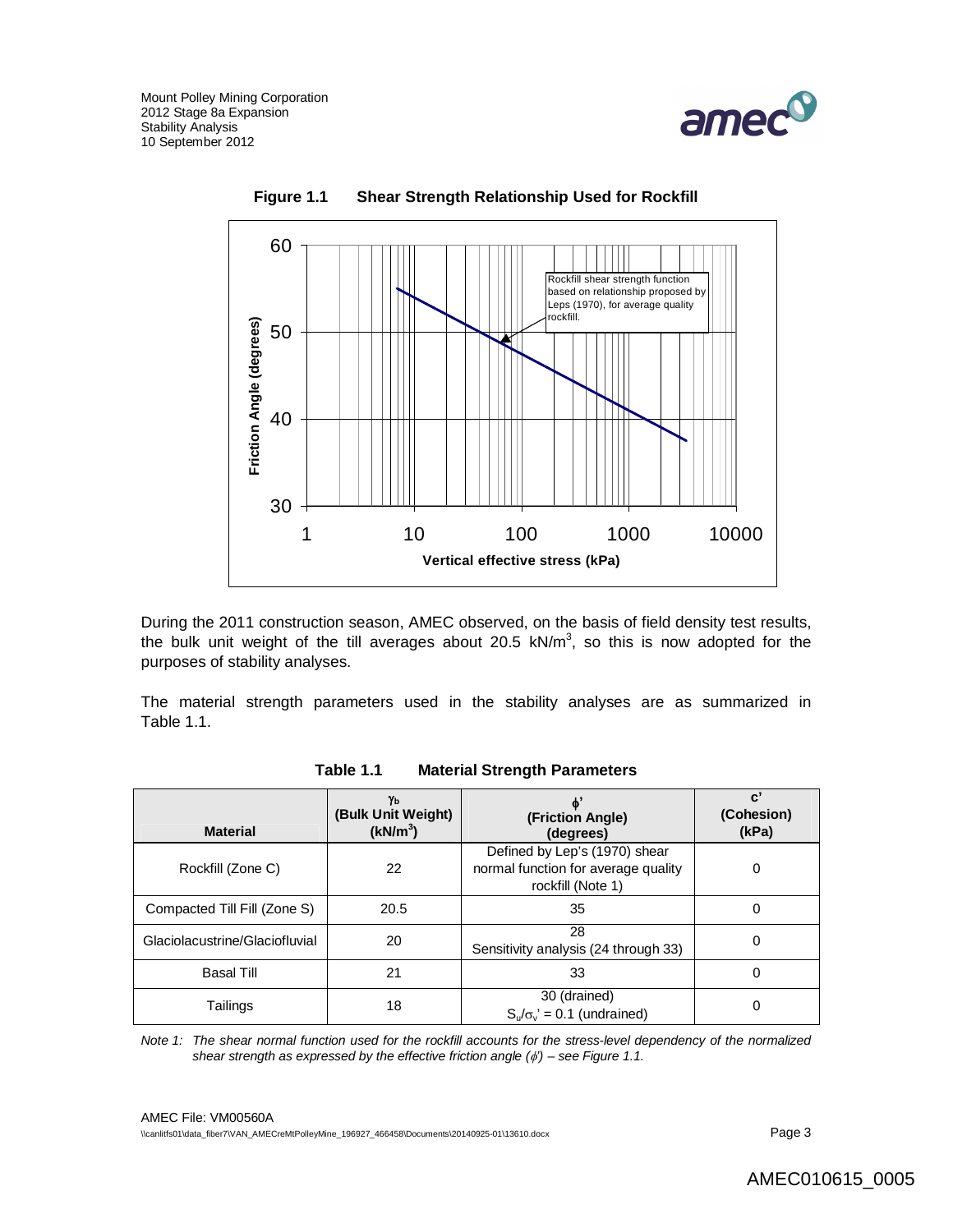

### **1.3 Pore Pressure Assumptions**

Where possible, the current phreatic surfaces used for the stability analysis sections were derived from vibrating wire piezometer readings installed in the embankments or into the embankment foundation. Where no piezometric pressure data was available, the phreatic surface was estimated based on trends on monitored sections, interpolation of piezometer data, observed piezometric trends over the years at this facility, and experience from other tailings dams of similar design with similar foundation conditions.

The phreatic surface for the 2012 (crest El. 965 m) raise was estimated by increasing the phreatic surface on the upstream side to an elevation of 965 m. equivalent to the maximum Stage 8a raise, while maintaining the phreatic surface downstream of the core as indicated by interpolation of piezometric data, which shows essentially zero foundation piezometer response, neither to the rising tailings pond elevation, nor in response to increased embankment loading associated with the construction of the annual stage raises.

The rockfill was assigned zero pore pressure except where located below the phreatic surface, below which pore pressures at any given point were taken as hydrostatic.

The phreatic surface modeled in the analyses reflects the pore pressures observed in the glaciolacustrine/glaciofluvial unit.

### **1.4 Minimum Factor of Safety Criteria**

The minimum FoS criteria for design is 1.3 for short-term (during construction) and 1.5 for long-term (closure) steady state conditions. Currently, "during construction" conditions are applicable.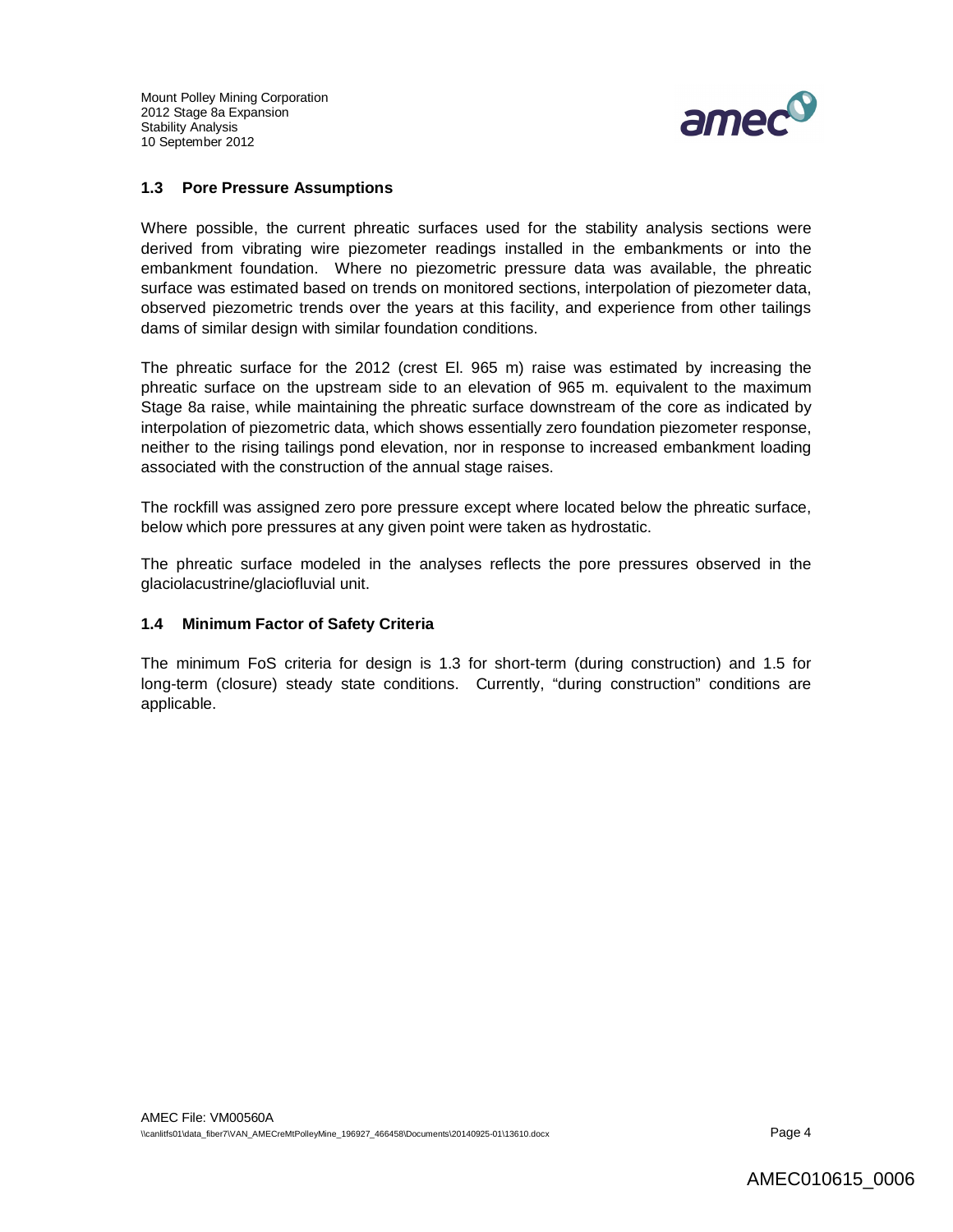

## **2.0 STABILITY ANALYSES RESULTS**

The stability analyses of the 2012 Stage 8a expansion were carried out for three representative cross sections of the embankment (Perimeter, Main, and South). These are the same sections analyzed in previous reports. The stability results are presented in Figure 2.1 through Figure 2.3 and are summarized below in Table 2.1.

To analyze stability of the embankment two shear strength cases were considered for each cross section: one considering drained shear strength within the tailings, and the other considering residual undrained shear strength (i.e. post-liquefaction conditions) within the tailings.

| <b>Section Embankment</b>                                                                                    | Original 2012 Stage 8<br>(963.5 m) | 2012 Stage 8a (965 m) | Approximate<br><b>FoS Reduction</b> |
|--------------------------------------------------------------------------------------------------------------|------------------------------------|-----------------------|-------------------------------------|
| Tailings shear strength: drained (c' = 0, $\phi$ ' = 30°), minimum acceptable FoS = 1.3                      |                                    |                       |                                     |
| Main (Ch. 20+60)                                                                                             | 1.33                               | 1.31                  | 1.5%                                |
| Perimeter (Ch. 39+90)                                                                                        | 1.85                               | 1.81                  | 2.2%                                |
| South (Ch. 7+20)                                                                                             | 2.03                               | 1.95                  | 3.9%                                |
| Tailings shear strength: post-liquefaction, undrained $(S_v/\sigma_v' = 0.1)$ , minimum acceptable FoS = 1.1 |                                    |                       |                                     |
| Main (Ch. 20+60)                                                                                             | 1.29                               | 1.27                  | 1.6%                                |
| Perimeter (Ch. 39+90)                                                                                        | 1.82                               | 1.77                  | 2.7%                                |
| South (Ch. 7+20)                                                                                             | 2.00                               | 1.92                  | 4.0%                                |

**Table 2.1 Factor of Safety Summary**

Sensitivity analyses were undertaken for the main embankment (the one with the lowest factors of safety) considering a range of shear strengths within the glaciolacustrine/glaciofluvial unit, for peak (drained) and post-liquefaction residual (undrained) shear strength conditions within the tailings. The results of these analyses are summarized on Figure 2.4. For the 2012 stage 8 raise configuration, an acceptable factor of safety  $(≥ 1.3)$  is obtained for a glaciolacustrine/glaciofluvial unit  $\phi'$  value of 28°.

To analyze the 2012 Stage 8a embankment expansion impact on the overall stability of the embankment, analyses comparing the originally proposed 2012 Stage 8 raise (to crest El. 963.5 m) stability analyses to the currently proposed 2012 Stage 8a (to crest El. 965 m) were performed. The critical section (i.e. yielding the lowest factor of safety) for the 2012 Stage 8a expansion remains the main embankment. A FoS reduction was observed in the main embankment for the case of peak (drained) strength within the tailings, while reduction of about 1.6% was observed for the post-liquefaction residual (undrained) strength within the tailings. Similarly, due to the negligible reduction in FoS under static loading conditions, it is reasonable to infer that the seismic stability situation would remain essentially unchanged relative to KP's 2007 analyses, which predicted earthquake-induced deformations, under the design earthquake loading, to be well within tolerable limits. Thus, stability requirements are satisfied for the 2012 Stage 8a expansion.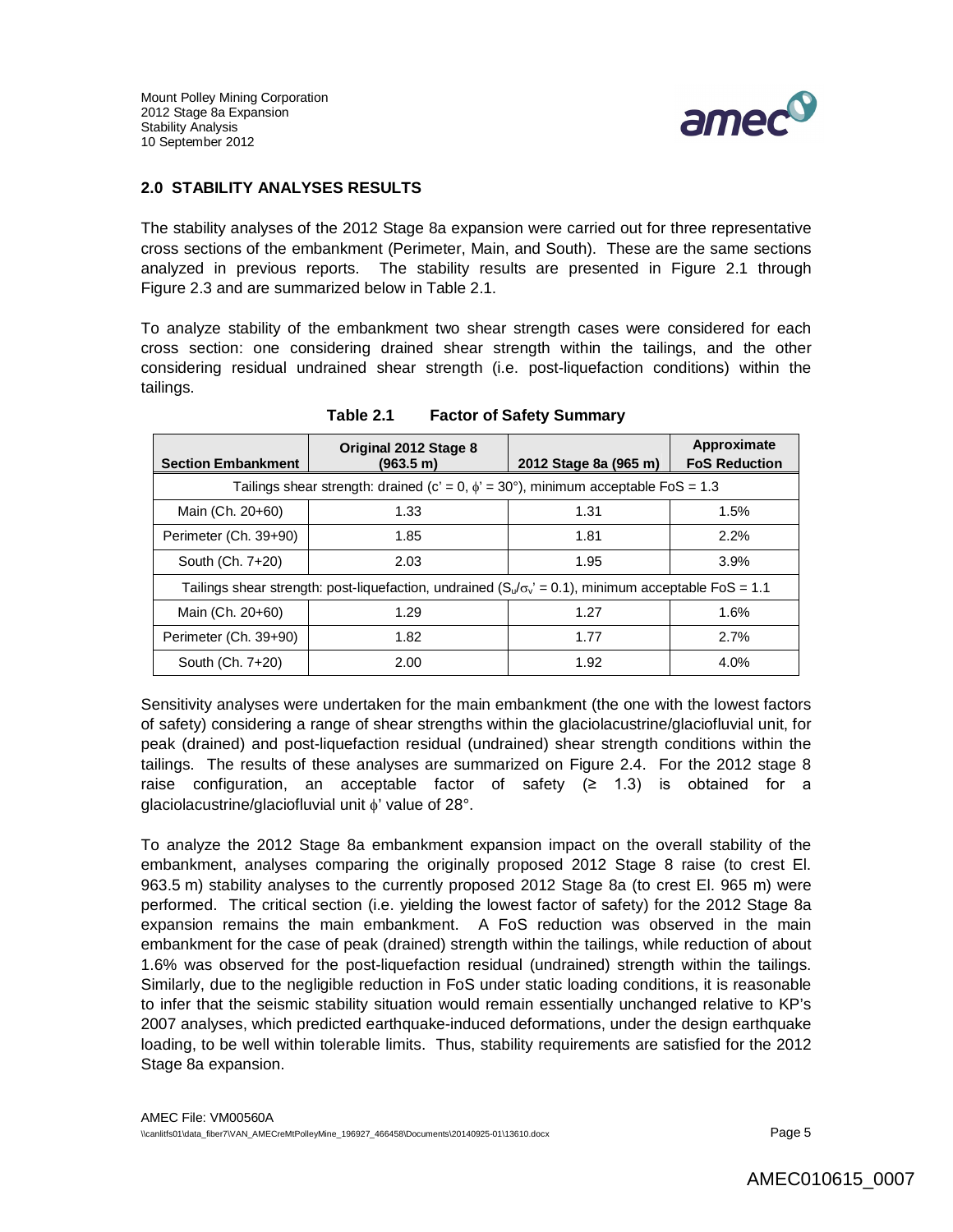

A stability analyses for the ultimate embankment configuration is currently underway with a design change from modified centerline raising to centerline raising, beginning at El. 963.5 m. These analyses will address potential raising of the embankment to crest El. 990 m. In addition, during the ultimate design stability analysis the timing of flattening/extending of the overall downstream slope is being assessed to maintain a FoS during construction above 1.3 and ultimately achieve the minimum closure requirement of 1.5, under static loading conditions, once the embankment is completed to its final configuration.

## **2.1 Pore Pressure Trigger Levels**

Pore pressure trigger levels are a useful means of relating monitored piezometer data to the stability analyses and the achieved factors of safety. In this way, piezometric alert levels can be quantified, with pre-set actions to be taken if defined trigger levels are approached or exceeded.

To determine the pore pressure trigger levels in the foundation piezometers additional stability analyses were performed. As the main embankment cross section was determined to be the critical section, as stated above, this cross section and the pore pressures associated with this section were utilized to assess and assign trigger levels. A red, yellow, green "stoplight" approach was utilized and the threshold conditions are defined as follows:

- Red (factor of safety at or below  $1.1$ ) If the foundation piezometers indicate a red condition, crest raising is to cease. AMEC's Senior Technical Engineer is to be informed immediately, and a corrective course of action will be implemented as per direction of the AMEC's Senior Technical Engineer, including intensified monitoring, and placement of a stabilization buttress to flatten the overall slope in the embankment area of concern.
- Yellow (factor of safety above 1.1 and below 1.3) If the foundation piezometers indicate a yellow condition, work should be temporarily suspended in around the embankment, AMEC's Senior Technical Engineer is to be informed, and a corrective action will be implemented as per direction of the AMEC's Senior Technical Engineer. Access to the embankment should be limited to essential personnel.
- Green (factor of safety above  $1.3$ ) If the foundation piezometers indicate a green condition, work in and around the embankment is to continue as needed.

It should be noted that a yellow or red condition is not automatically triggered by a single piezometer on a given instrumentation section yielding a reading of concern. Such conditions will only be triggered if most or all foundation piezometers on a given section reach the requisite trigger levels. If individual piezometers on a section approach or reach threshold levels while the remainder do not, additional and/or intensified monitoring may be specified, but the threshold levels described above will not be deemed as having been triggered.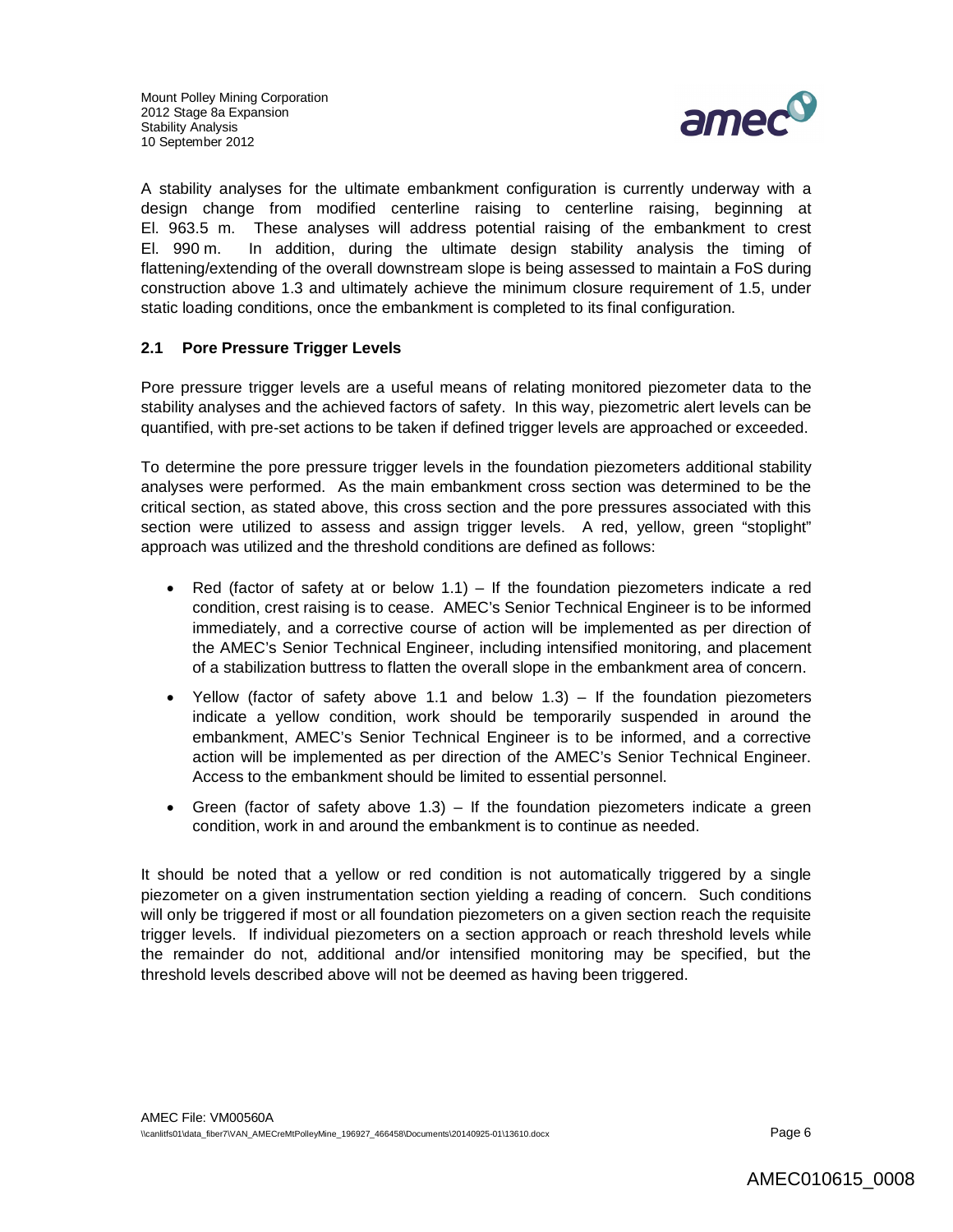

Besides the specified trigger levels, piezometric trends are to be closely monitored in the foundation piezometers. Small variations in the piezometric readings are expected, however if a spike occurs in any of the foundation piezometers, and/or an unexpected a consistent trend of increasing pore pressure is noted, AMEC's Support Engineer is to be informed immediately to assess the situation.

The results of the pore pressure trigger level stability analyses are presented in Figure 2.5 and are summarized in the Table 2.2 below, which applies only for the main embankment piezometers. Factor of safety values for the perimeter and south embankments are sufficiently high that monitoring of piezometric trends, without defined trigger levels, is deemed sufficient.

| <b>Condition</b> | <b>Modeled Pore Pressure</b><br><b>Elevation Head</b><br>(m) | <b>Above Original Ground Elevation</b><br>$(912m)$ (m) |
|------------------|--------------------------------------------------------------|--------------------------------------------------------|
| <b>RED</b>       | Above 925                                                    | >13                                                    |
| <b>YELLOW</b>    | Between 921 and 925                                          | 9 to 13                                                |
| GREEN            | Less than 921                                                |                                                        |

## **Table 2.2 Foundation Piezometer Trigger Levels**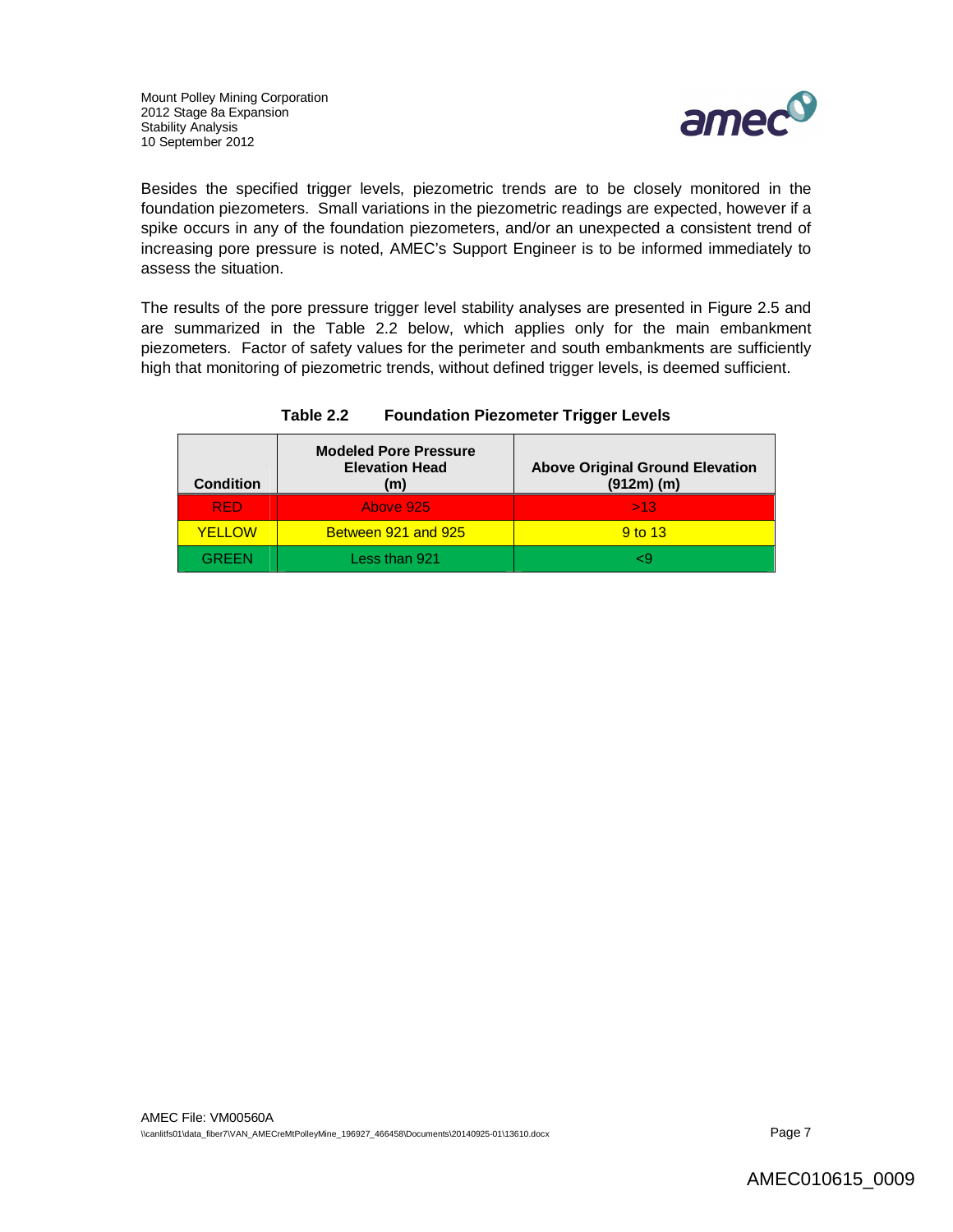





Please note that phreatic surface indicated is applied for the tailings, the till core, and the foundation soils only. Rockfill shell is assumed fully drained

#### AMEC File: VM00560A

\\canlitfs01\data\_fiber7\VAN\_AMECreMtPolleyMine\_196927\_466458\Documents\20140925-01\13610.docx Page 8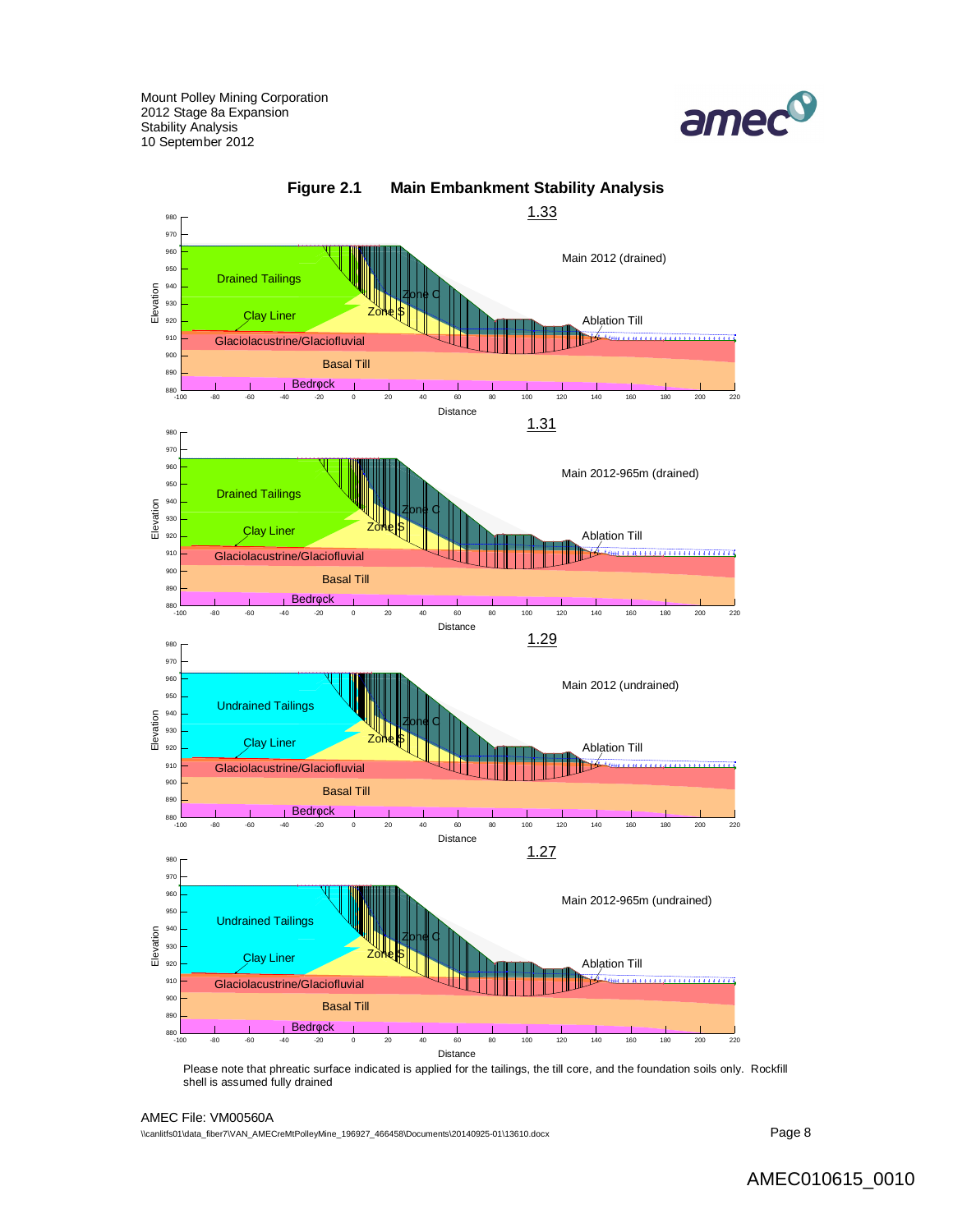





Please note that phreatic surface indicated is applied for the tailings, the till core, and the foundation soils only. Rockfill shell is assumed fully drained

AMEC File: VM00560A

\\canlitfs01\data\_fiber7\VAN\_AMECreMtPolleyMine\_196927\_466458\Documents\20140925-01\13610.docx Page 9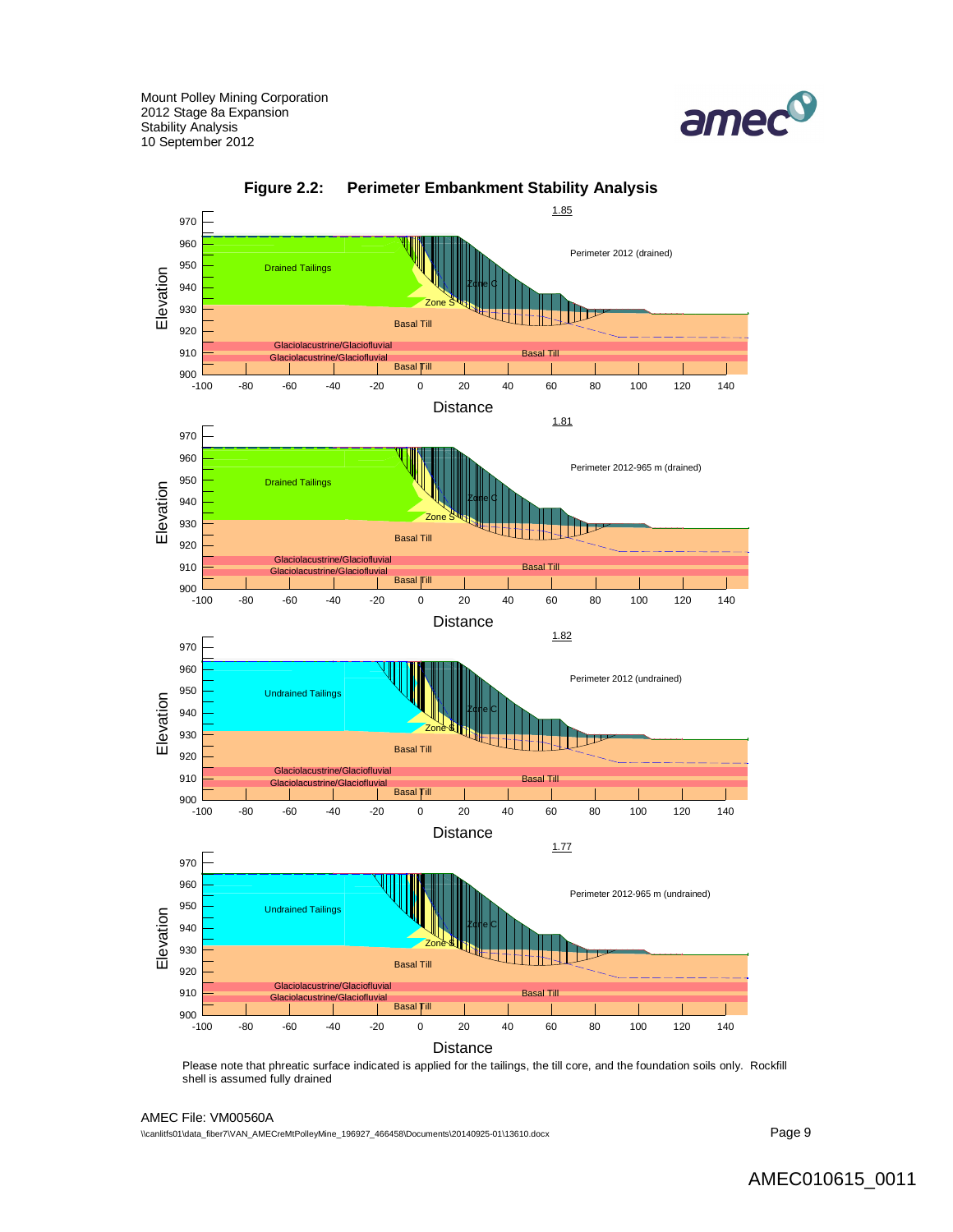



**Figure 2.3: South Embankment Stability Analysis**

Please note that phreatic surface indicated is applied for the tailings, the till core, and the foundation soils only. Rockfill shell is assumed fully drained

AMEC File: VM00560A  $\,\$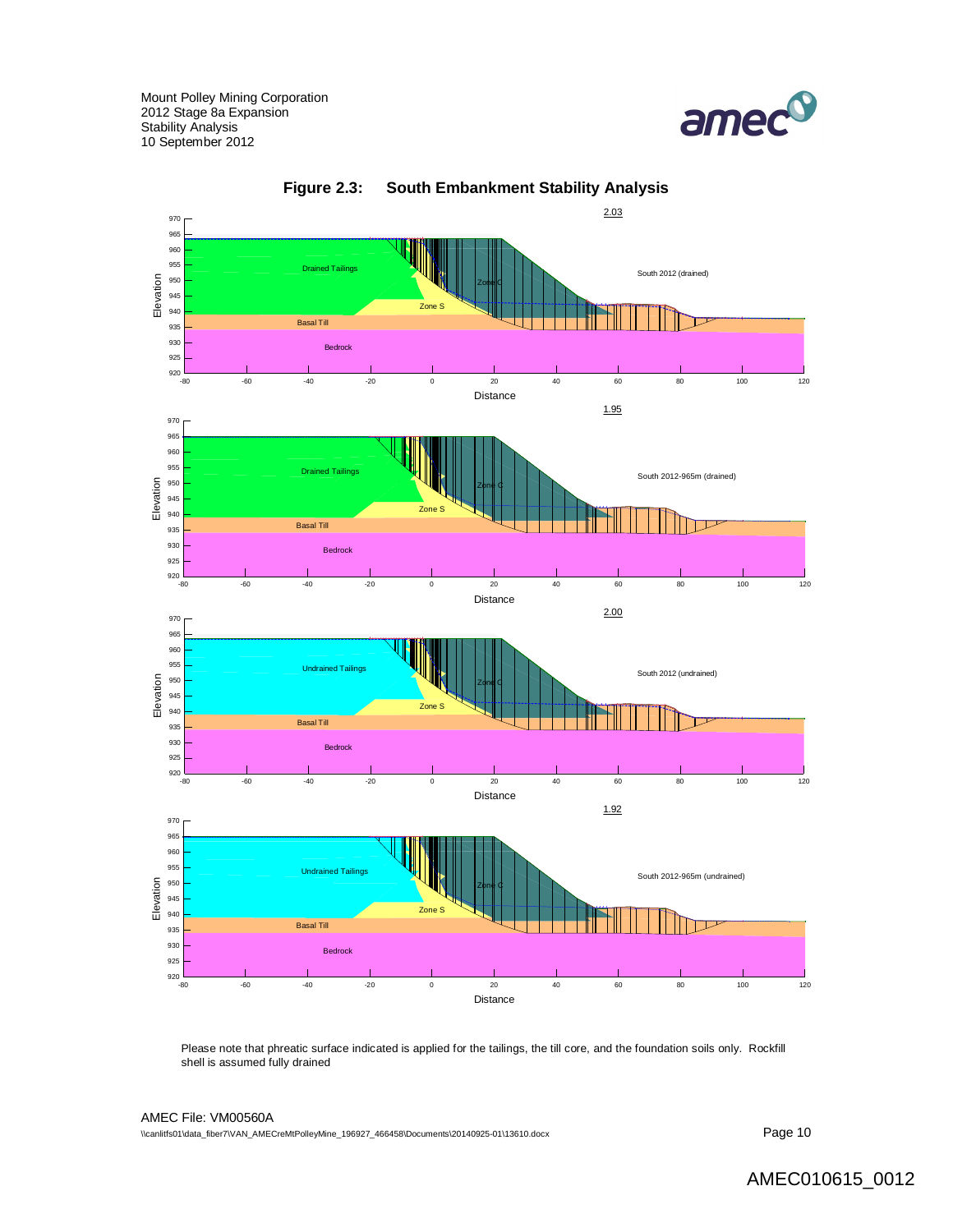

## **Figure 2.4: Sensitivity Analysis of Glaciolacustrine friction angle (24 through 33) Main Embankment**

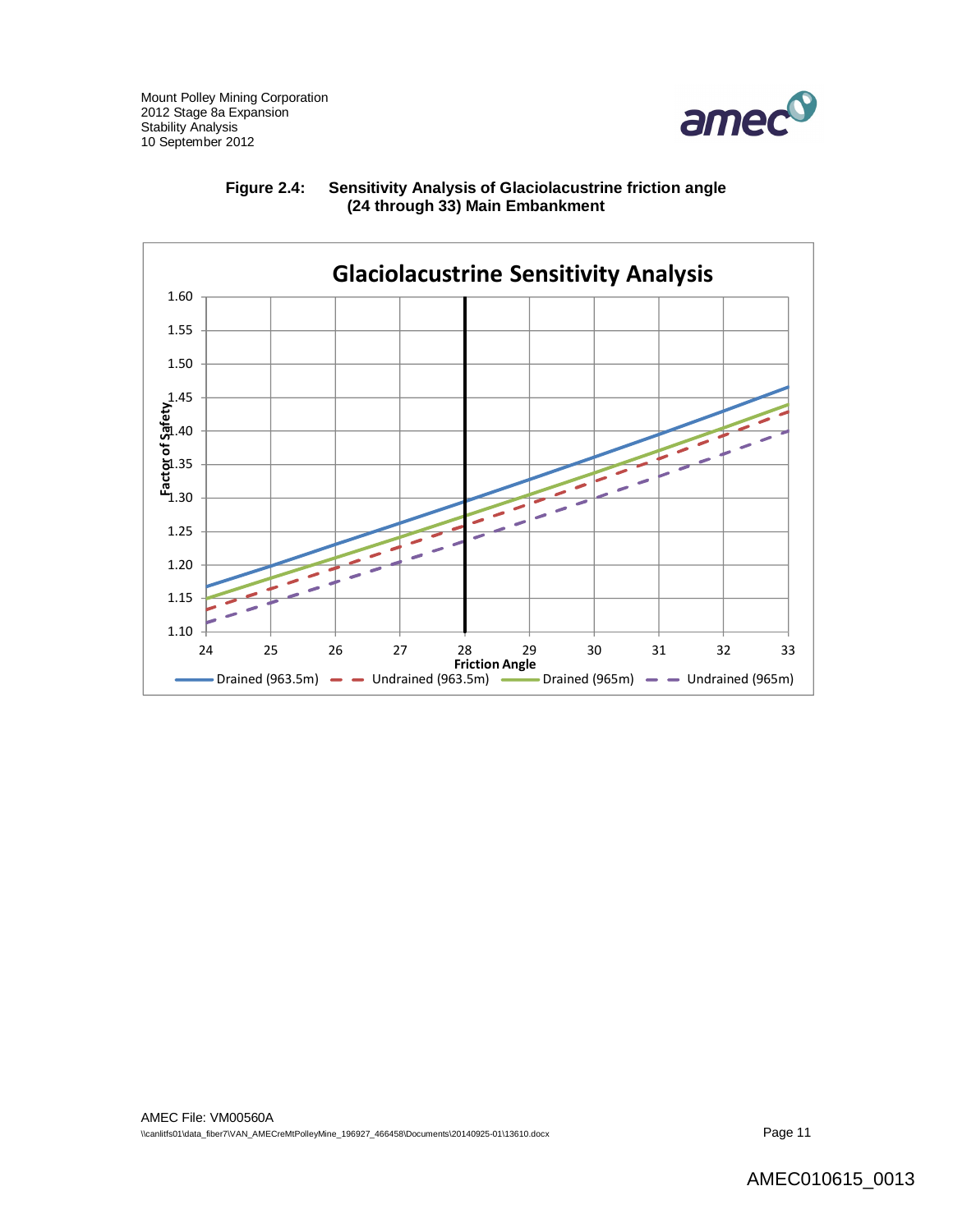





Please note that phreatic surface indicated is applied for the tailings, the till core, and the foundation soils only. Rockfill shell is assumed fully drained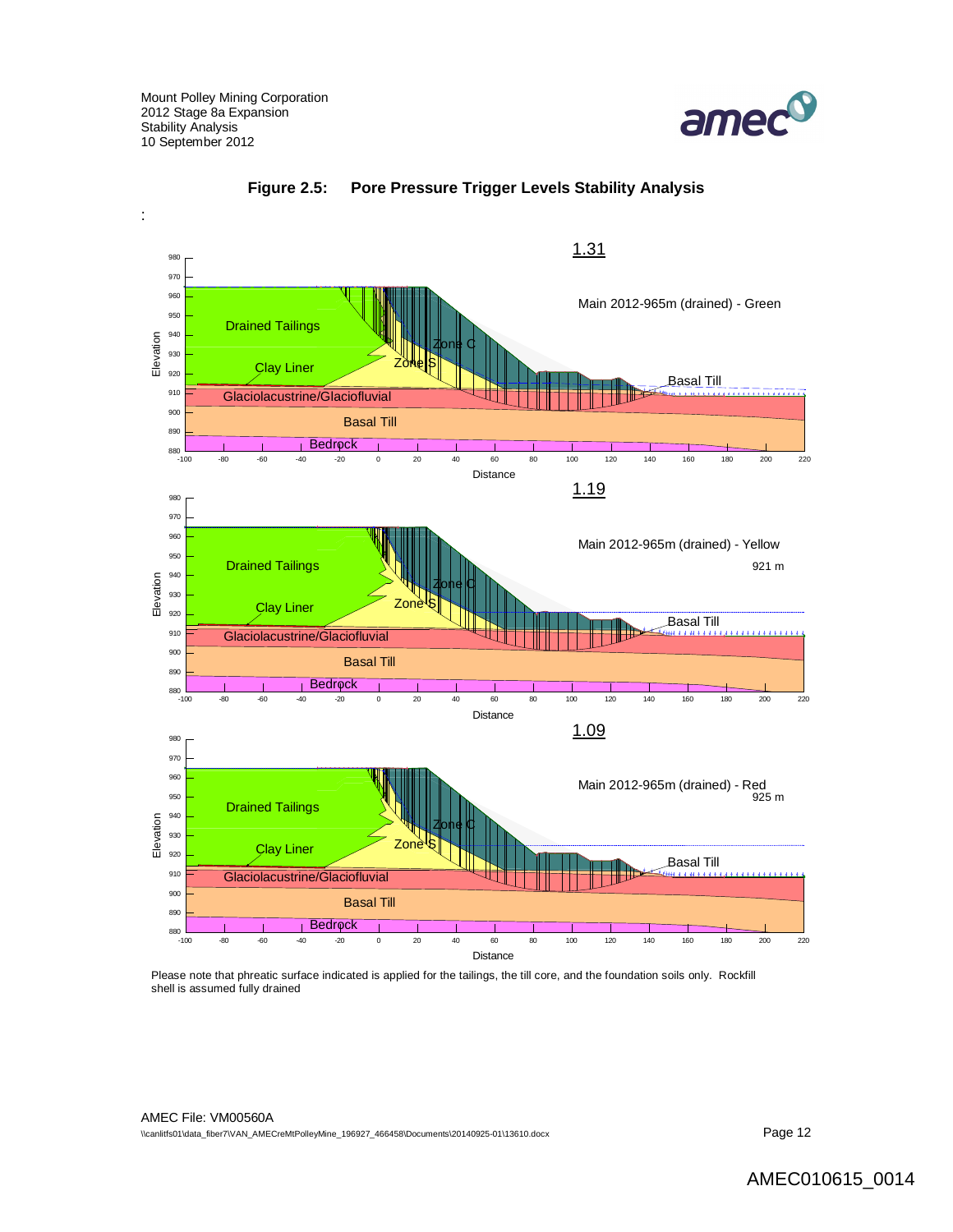

This report has been prepared for the use of Mount Polley Mining Corporation. Any use which a third party makes of this report, or any reliance on or decisions made based on it, are the responsibility of such third parties. AMEC accepts no responsibility for damages, if any, suffered by any third party as a result of decisions made or actions based on this report.

Respectfully submitted,

**AMEC Environment & Infrastructure, a division of AMEC Americas Limited** *Reviewed by:*

Dmitri Ostritchenko, EIT Todd Martin, P.Eng., P.Geo Geological Engineer **Principal Geotechnical Engineer**